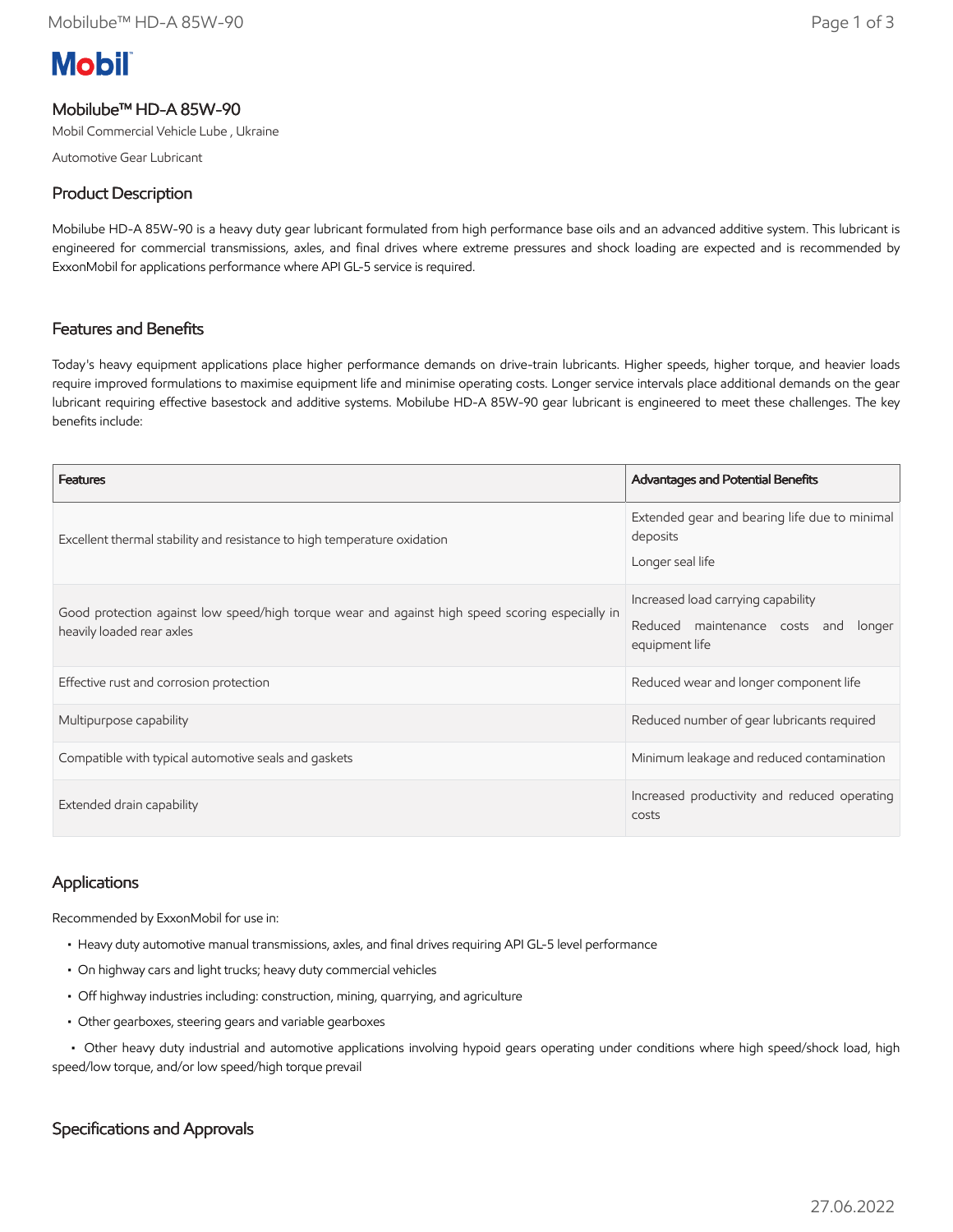| This product has the following approvals: |
|-------------------------------------------|
| MB-Approval 235.0                         |
| ZF TE-ML 16C                              |
| ZF TE-ML 17B                              |
| ZF TE-ML 19B                              |
| ZF TE-ML 21A                              |
|                                           |

#### This product is recommended for use in applications requiring:

MAN 342 Typ M1

| This product meets or exceeds the requirements of: |  |
|----------------------------------------------------|--|
| APIGL-5                                            |  |
| ZF TE-ML 07A                                       |  |

#### Properties and Specifications

| Property                                      |            |
|-----------------------------------------------|------------|
| Grade                                         | SAE 85W-90 |
| Density @ 15 C, kg/l, ASTM D4052              | 0.9        |
| Flash Point, Cleveland Open Cup, °C, ASTM D92 | 222        |
| Kinematic Viscosity @ 100 C, mm2/s, ASTM D445 | 17         |
| Kinematic Viscosity @ 40 C, mm2/s, ASTM D445  | 184        |
| Pour Point, °C, ASTM D97                      | $-24$      |
| Viscosity Index, ASTM D2270                   | 99         |

#### Health and safety

.

Health and Safety recommendations for this product can be found on the Material Safety Data Sheet (MSDS) @ [http://www.msds.exxonmobil.com/psims](http://www.msds.exxonmobil.com/psims/psims.aspx) /psims.aspx

All trademarks used herein are trademarks or registered trademarks of Exxon Mobil Corporation or one of its subsidiaries unless indicated otherwise. 08-2020

Typical Properties are typical of those obtained with normal production tolerance and do not constitute a specification. Variations that do not affect product performance are to be expected during normal manufacture and at different blending locations. The information contained herein is subject to change without notice. All products may not be available locally. For more information, contact your local ExxonMobil contact or visit [www.exxonmobil.com](http://www.exxonmobil.com/)

ExxonMobil is comprised of numerous affiliates and subsidiaries, many with names that include Esso, Mobil, or ExxonMobil. Nothing in this document is